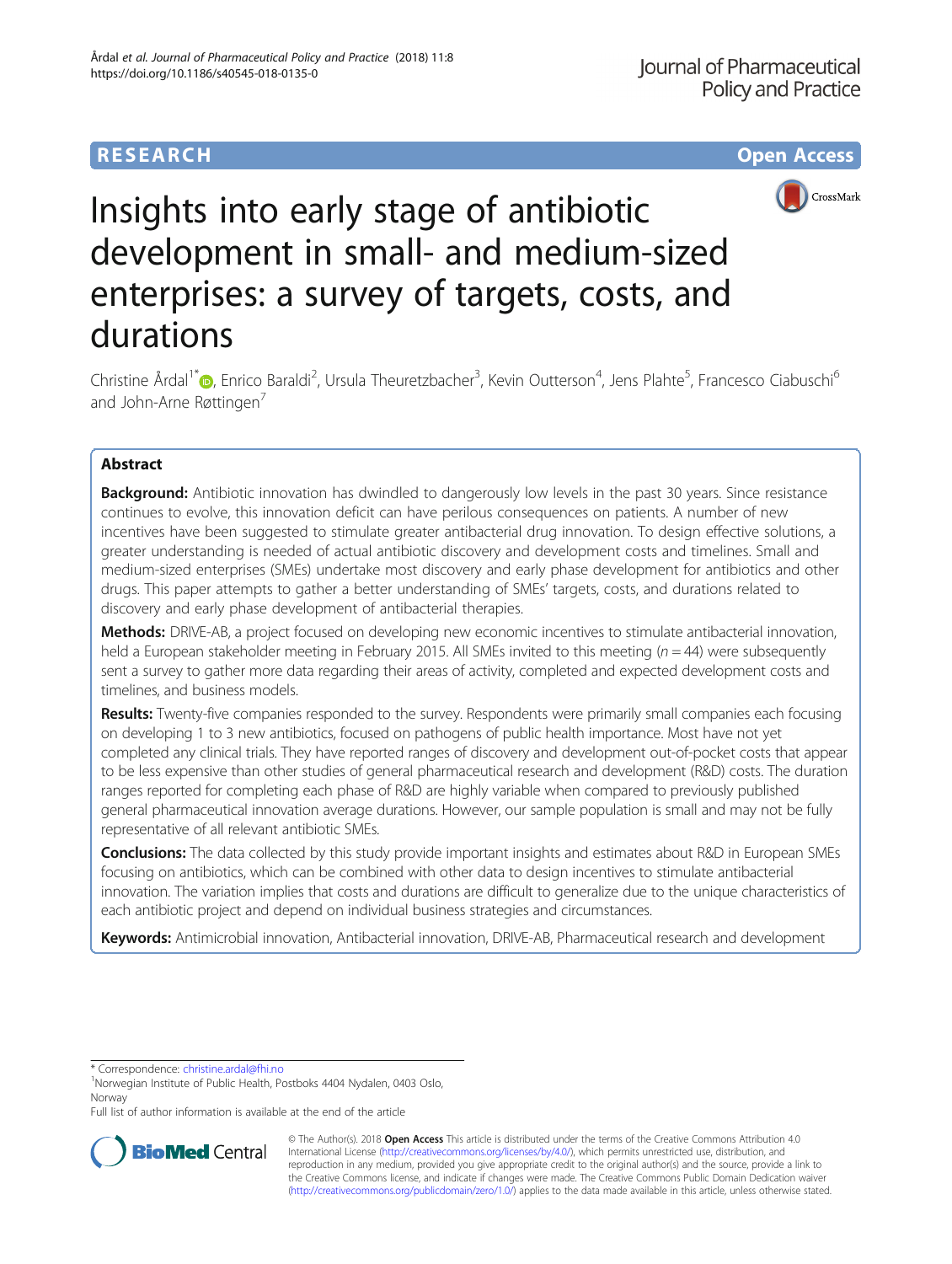# Background

The world is facing an emerging threat of greater anti-biotic resistance [\[1](#page-8-0)]. New antibacterial technologies are needed to treat pathogens as they become increasingly resistant to existing antibiotics [[1,](#page-8-0) [2\]](#page-8-0). Yet, the last new classes of antibiotics to meet unmet needs were discovered in the 1980s [\[3,](#page-8-0) [4\]](#page-8-0). Only about five large pharmaceutical companies invest in antibacterial research & development (R&D) today [\[5](#page-8-0)]. However, many more small to mediumsized enterprises (SMEs) have been contributing to the R&D pipeline in this field and are currently the most significant participants in discovery and pre-clinical development activities [\[6,](#page-8-0) [7](#page-8-0)]. Seven out of the eight most recently approved antibiotics were based on key research and early development performed at SMEs [\[8\]](#page-8-0). Thus SMEs are key actors in any scheme to reinvigorate antibacterial drug innovation.

Antibacterial innovation is receiving significant political attention of late, including in the G7 and G20 groups of countries [[9\]](#page-8-0), the World Health Organization [[10\]](#page-8-0) and the United Nations General Assembly [\[11](#page-8-0)]. The United Kingdom has provided political momentum to increase antibacterial innovation by commissioning the AMR Review, led by the economist, Lord Jim O'Neill, to propose potential solutions, which were completed in May 2016 [\[12\]](#page-8-0). Europe's Innovative Medicines Initiative (IMI) has financed a project, DRIVE-AB (i.e., Driving reinvestment in research and development for antibiotics and advocating their responsible use, [www.drive-ab.eu](http://www.drive-ab.eu)), a consortium of 16 public sector partners and seven pharmaceutical companies, which aimed to transform the way policymakers stimulate innovation, sustainable use and equitable access of novel antibacterial products to meet public health needs. This article is a part of DRIVE-AB's research efforts.

A variety of economic incentives have been proposed to stimulate antibacterial drug innovation [[12](#page-8-0)–[15](#page-8-0)]. Since many large pharmaceutical companies have exited the antibiotic field citing unsatisfactory commercial returns [[16\]](#page-8-0), the incentives are aimed at stimulating greater private sector involvement by increasing publicly sponsored rewards at the time of regulatory approval so that antibacterial innovation becomes an attractive business case. Determining the appropriate reward amount is a challenging task since it needs to sway innovators and investors to increase their private investments in antibacterial R&D while at the same time ensuring that the public sector is receiving value for money and meeting the important public health goals of sustainable use and equitable access. Knowledge on R&D costs, timelines, and profit expectations of pharmaceutical and venture capital companies is important in order to design and scale up effective solutions. Such knowledge about SMEs is of particular importance, given their position as the primary early-stage antibiotic innovators.

Actual pharmaceutical R&D costs are deemed highly confidential and controversial. Few researchers have been allowed access to this type of data, with the one main exception of DiMasi and colleagues at Tufts University, whose results are based upon data from ten, large pharmaceutical companies focusing on a range of therapeutic areas [\[17\]](#page-9-0). The study has been subject to much debate due to a lack of transparency and the resulting implications for pricing of pharmaceuticals [[18](#page-9-0)].

This article is meant to shed some light on the targets, costs and durations of early phase development (up to Phase II clinical trials) for antibiotic innovation (see Table [1\)](#page-2-0) in European SMEs.

# **Methods**

Forty-four (44) European-based SMEs were invited to attend a stakeholder meeting in London in February 2015, with a purpose to understand the environment in which SMEs operate, their motivations, and the challenges they face in undertaking antibiotic R&D. The list of companies and contacts was gathered through expert advice and personal contacts of all known European SMEs with at least one antibacterial project in their pipelines. Out of the 44 SMEs invited, representatives of twenty-six (26) companies attended the meeting. The companies varied in size, from virtual companies with no full-time employees to those with dozens of employees. The attendees were divided into four groups with rapporteurs assigned to each group. Each group followed a discussion guide which included challenges faced by antibacterial drug-focused SMEs, financial barriers to investment, the role of SMEs in relation to other R&D organizations, and brainstorming on potential incentives to address SME challenges. Findings from the group work were then discussed in plenary. A final meeting report has been produced which includes the discussion questions, as well as the list of the attending SMEs [\[19](#page-9-0)].

A survey (see Additional file [1\)](#page-8-0) was sent on March 5, 2015 to these 44 antibacterial-focused SMEs to gather more specific data regarding their areas of activity, development costs and timelines by R&D phase, and business models. Technology Readiness Levels (TRL) [[20\]](#page-9-0) are also given in Table [1](#page-2-0) in order to ease comparison of this article's results with other articles. Reminder e-mails were sent on April 8, 2015 and May 5, 2015. Since the survey asks respondents to share confidential information, such as development costs, it was decided that the answers would be best formatted as multiple choice ranges. The intention was to both receive an acceptable response rate as well as to allow participants to complete the survey in about 30 min or less. The ranges for development costs and timelines were based on existing studies from pharmaceutical R&D [\[17,](#page-9-0) [21](#page-9-0)]. Survey participants were asked to select the range that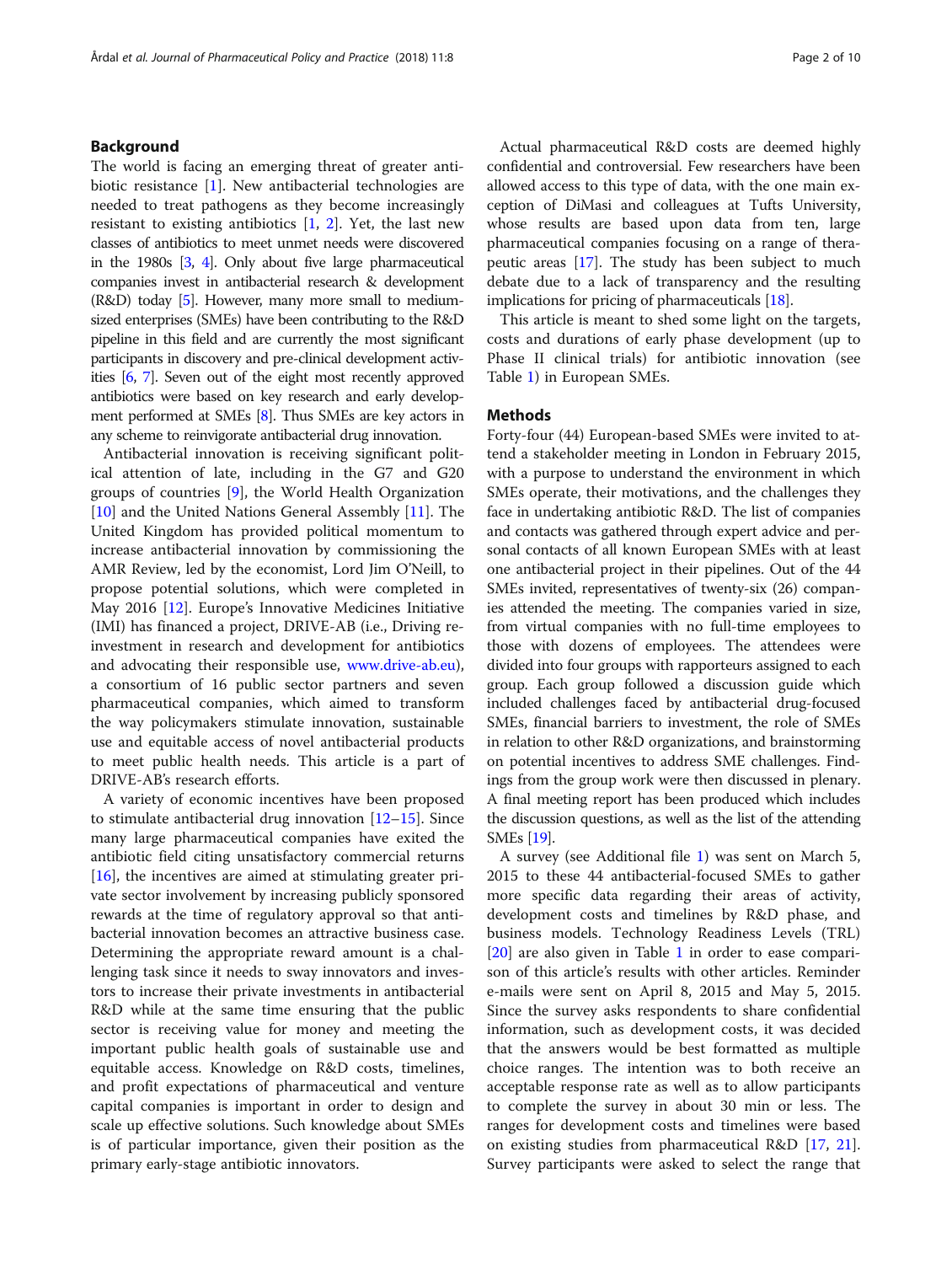| R&D Phase                                                      | Description                                                                                                                                                                                                                                                                    | TRL |
|----------------------------------------------------------------|--------------------------------------------------------------------------------------------------------------------------------------------------------------------------------------------------------------------------------------------------------------------------------|-----|
| Research - Discovery activities,<br>hit generation and testing | Generation of chemical starting points (hits) from screens or other drug discovery strategies                                                                                                                                                                                  |     |
| Research - Lead compound<br>identification                     | Hits are evaluated and undergo limited optimization to identify promising lead compounds with<br>meaningful activity against the target pathogens and possess the properties needed to make an<br>effective and safe drug                                                      |     |
| Research - Lead compound<br>optimization                       | Modifying and testing lead compound series to improve compound properties; selecting a candidate<br>drug for further preclinical studies                                                                                                                                       | 4   |
| Development - Preclinical testing                              | Conducting required toxicity and efficacy in vitro and vivo studies under good laboratory practice<br>(GLP) protocols, and chemistry, manufacturing and control (CMC) studies                                                                                                  |     |
| Development - Phase I clinical trials                          | Testing the candidate drug in healthy volunteers to determine pharmacokinetics, safe dose ranges and<br>identify common toxicity; pharmacokinetic data feed into pharmacokinetic/ pharmacodynamic (PK/PD)<br>models to determine the most appropriate doses for the next phase | 6   |
| Development - Phase II clinical trials                         | Testing the candidate drug in a small number of patients to obtain preliminary efficacy data and<br>more short term safety information; refining PK/PD models                                                                                                                  |     |
| Development - Phase III clinical trials                        | Testing on a larger number of patients to document efficacy, determine non-inferiority activity<br>(or rarely superiority) and safety compared to other indicated drugs                                                                                                        | 8   |

<span id="page-2-0"></span>Table 1 Phases of R&D and Technology Readiness Levels (TRLs) in drug development

represented the value that it took for the company to complete the identified R&D phase. Therefore, the results for the clinical trials should not be viewed as a value for completing one clinical trial but rather for finishing all of the clinical trials that the company expects to perform for the identified phase for their main antibacterial project. An "antibacterial project" is the R&D surrounding one specific antibiotic candidate or antibacterial technology.

## Results

Twenty-five (25) SMEs responded to our survey (a response rate of 57%). These can be classified mostly as small companies since only one company has more than 100 employees. 54% of the respondents ( $n = 13$ ) had no revenues in 2014. 68% of the respondents  $(n = 17)$  focused on 1 to 3 internal antibacterial projects. In addition, 40% of the respondents  $(n = 10)$  outsourced more than half of their R&D budget to external organizations.

The stakeholder meeting identified three main sources of discovery of companies' antibacterial projects, either they were discovered: (1) in an academic setting which led to the establishment of a spin-off company, (2) independently by an expert in this field who subsequently formed a new company, or (3) in a large pharmaceutical company and subsequently spun-off as an SME. 80% of the survey respondents  $(n = 20)$  identified their own research as the source of their lead antibacterial project. In a separate question, 20% ( $n = 4$ ) reported that they are spin-offs from universities or research institutes and another 20%  $(n = 4)$  spin-offs from a large, multinational pharmaceutical companies.

## Type of products and clinical targets pursued

Companies at the stakeholder meeting expressed that they entered the antibacterial market because there are significant public health opportunities in new antibacterial

products with little competition. Several of these stakeholders also claimed that these opportunities are linked to significant unmet public health needs. The research focus of the survey respondents is largely small molecule development, i.e., traditional antibiotics. 76% ( $n = 19$ ) perform R&D for small molecules, and 44% ( $n = 11$ ) focus on antibodies, adjunctive antibacterial technologies including phage-based therapies and preventive vaccines. (Five companies have both small molecules and adjunctive programs.) Most companies focus solely on human health, but 28% ( $n = 5$ ) also target animal health and/or environmental issues. The overwhelming majority of survey respondents claimed that they are involved in research and development of novel products, with 56% ( $n = 14$ ) pursuing a novel class and  $20\%$  (n = 5) a novel mode of action.

Participants at the stakeholder meeting agreed that the increasing resistance problem is the primary market opportunity for antibacterial R&D, and SMEs aim, therefore, to meet therapeutic needs caused by emerging resistance against existing antibiotics.  $44\%$  ( $n = 11$ ) of respondents stated that the focus of their main antibacterial project is a narrow-spectrum target and  $36\%$   $(n = 9)$  a pathogenspecific approach. 80%  $(n = 20)$  of respondents reported their main antibacterial project targets, including Acinetobacter baumannii, Pseudomonas aeruginosa, Escherichia coli, Klebsiella pneumoniae, Neisseria gonorrhoeae, Clostridium difficile, and/or Staphylococcus aureus.

SMEs focused on pharmaceutical innovation typically perform discovery and early phase development work (up to Phase II clinical trials). SMEs at the stakeholder meeting stated that they struggled to find an exit strategy or pathways to commercialize their products due to the paucity of large, pharmaceutical companies actively pursuing R&D on antibacterial products. Many did not see a realistic way to commercialize products by themselves, but were considering taking on this role due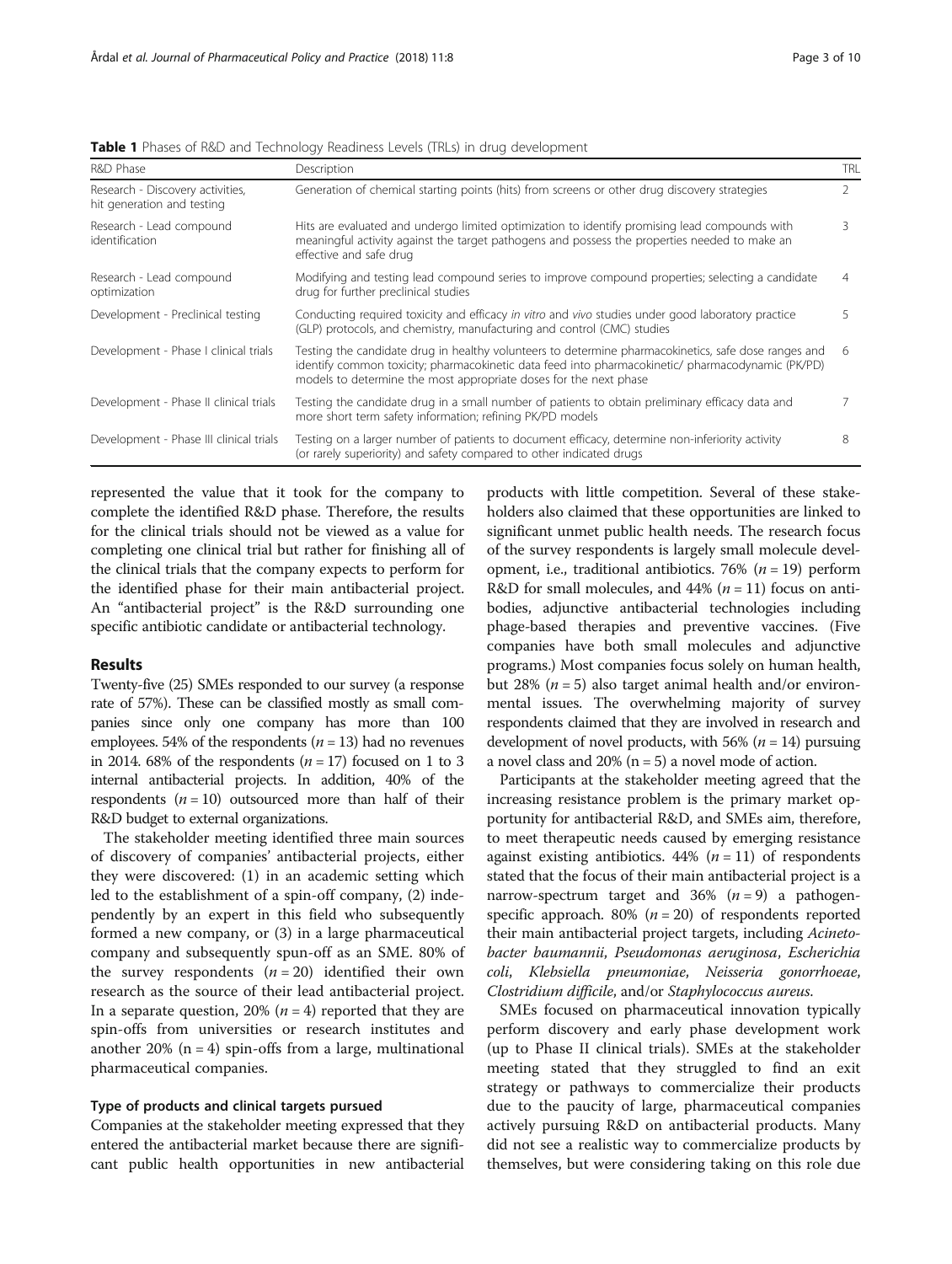to the few commercialization options. When asked to select among multiple exit strategies, 71% ( $n = 17$ ) of respondents expressed hope to be acquired, 63%  $(n = 15)$ expressed hope to out-license their products, and only 17%  $(n = 4)$  would consider commercializing their products on their own. This in turn translates into their expectations on the extent of their development work. 36%  $(n = 9)$  of respondents aimed to complete Phase II clinical trials before out-licensing or selling their main antibacterial projects, whereas  $24\%$  ( $n = 6$ ) aimed to complete Phase I clinical trials. And  $24\%$  (n = 6) aimed to out-license or sell prior to clinical trials.

# Discovery and development costs and timelines

Respondents to the survey were asked to report discovery and development costs concerning three stages of their main antibacterial project – for each completed phase, the current phase, and the next phase. They were requested not to include opportunity cost or the costs of other candidate products. Therefore, the development cost should represent the out-of-pocket cost in order to complete the particular R&D phase for one antibacterial project. They were also asked about the duration for each phase, both completed and current. We were not able to measure the important component of the quality and scope of the work, for example whether the preclinical testing met bare minimum standards or was more extensive in order to better characterize the project.

The following development costs and timelines relate only to those who reported performing R&D on small molecules  $(n = 19)$  in order to report similar activities. Figure 1 shows the current phase of R&D for the main antibacterial project by the SMEs focusing on small molecules.

## Lead compound identification

Eight SMEs have reported that they have completed lead compound identification. This may seem contradictory since 18 companies have reported that they are currently beyond lead compound identification. We can only presume that these ten companies either chose not to report the data or that they acquired the main antibacterial project after lead compound identification had

already been performed. One company, at the time of the survey, was currently performing lead compound identification.

All eight companies reported that it took four years or less, including three that reported it took a year or less. Development costs ranged widely from  $\epsilon$  100,001–250,000  $(n=3)$  to more than  $\epsilon$  1 million  $(n=3)$  (see Fig. [2](#page-4-0)) with the remaining two companies falling in between these two ranges. The company currently performing lead compound identification at the time of the survey expected it to take in total 6 months to one year and cost less than  $\epsilon$  1 million. Three out of the eight claimed that the main antibacterial project represented a novel class and three claimed a novel mode of action. However, neither duration nor the cost of research seemed to have been influenced by novelty, meaning that the novel products were spread across all cost and duration ranges. Therefore, we can estimate that SMEs may spend from  $\epsilon$  100,001 to more than  $\epsilon$  1,000,000 on lead compound identification which can take as short as 6 months or as long as 4 years.

## Lead compound optimization

Four companies reported that they have completed lead compound optimization. Seven companies reported, at the time of the survey, that they were currently performing lead compound optimization. One company, at the time of the survey, was performing the previous R&D phase (lead compound identification) and estimated costs for lead compound optimization.

Among the four companies that have completed this phase, one took less than a year, another took one to two years, and the remaining two took two to four years. Amongst the seven companies, at the time of the survey, currently performing this phase, one company expects it to take less than six months, another predicts it will take six months to one year, four expect it to take one to two years, and the remaining company expects two to four years.

Three out of the four companies that have completed the phase reported the costs incurred. One reported costs less than  $\epsilon$  1 million and the other two companies between  $\epsilon$  1–5 million. Among the eight companies with expected costs, six expected that the phase will cost

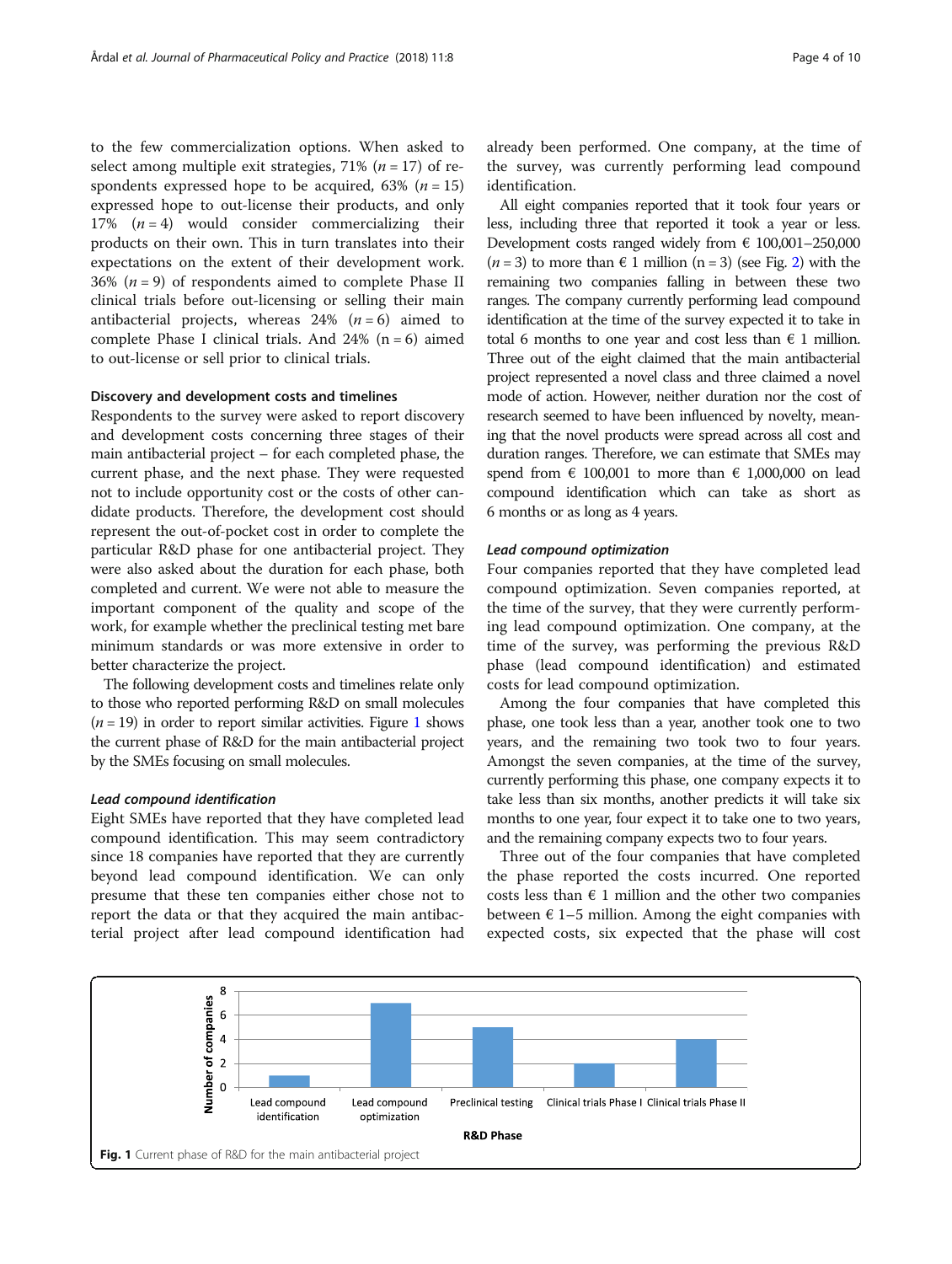<span id="page-4-0"></span>

between  $\epsilon$  1–5 million, whereas two others estimated less than  $\epsilon$  1 million. See Fig. 3 for the completed and expected costs by number of SMEs.

Out of the twelve companies in total reporting for lead compound optimization, seven claimed that the main antibacterial project represented a novel class and four claimed a novel mode of action. (The remaining company was performing R&D on a known class.) However, neither duration nor cost seemed to be influenced by novelty, meaning that the products described as novel were spread across all cost and duration ranges. The majority of SMEs have spent (or plan to spend) from  $\epsilon$  1 to 5 million on lead compound optimization which can take as short as 6 months or as long as 4 years.

# Preclinical testing

Four companies reported that they have completed preclinical testing. Five companies reported, at the time of the survey, that they were currently performing preclinical testing. Seven companies, at the time of the survey, were at the phase of lead compound optimization (before preclinical testing) and therefore estimated the costs for preclinical testing.

Among the four companies that have completed the phase, only three reported time durations. All took from one to two years. Amongst the five companies, at the time of the survey, currently performing the phase, one

expects it to take six months to one year, and the remaining four expect it to take one to two years.

Amongst the four companies that have completed the phase, one reported costs less than  $\epsilon$  1 million and the remaining three between  $\epsilon$  1–5 million. Among the twelve companies with expected costs (i.e., those currently performing preclinical testing or the previous phase, lead optimization), two expect that the phase will cost less than  $\epsilon$  1 million, eight between  $\epsilon$  1–5 million, and two between  $\epsilon$  5–10 million. See Fig. [4](#page-5-0) for the completed and expected costs by number of SMEs.

Out of the 16 companies in total reporting for preclinical testing, nine claimed that the main antibacterial project represented a novel class and three claimed a novel mode of action. (The remaining four companies are performing R&D on known classes.) However, neither duration nor cost seemed to have been influenced by novelty, meaning that the novel products were generally spread across all cost and duration ranges. Both two out of three of the least expensive projects (less than  $\epsilon$  1 million) and the two most expensive projects (estimated to cost  $\epsilon$  5-10 million) represent novel classes. The shortest duration (6 months to one year) was to complete preclinical testing for a project related to a known class. The majority of SMEs have spent (or plan to spend) from between  $\epsilon$  1 and 5 million on preclinical testing which can take approximately one to two years.

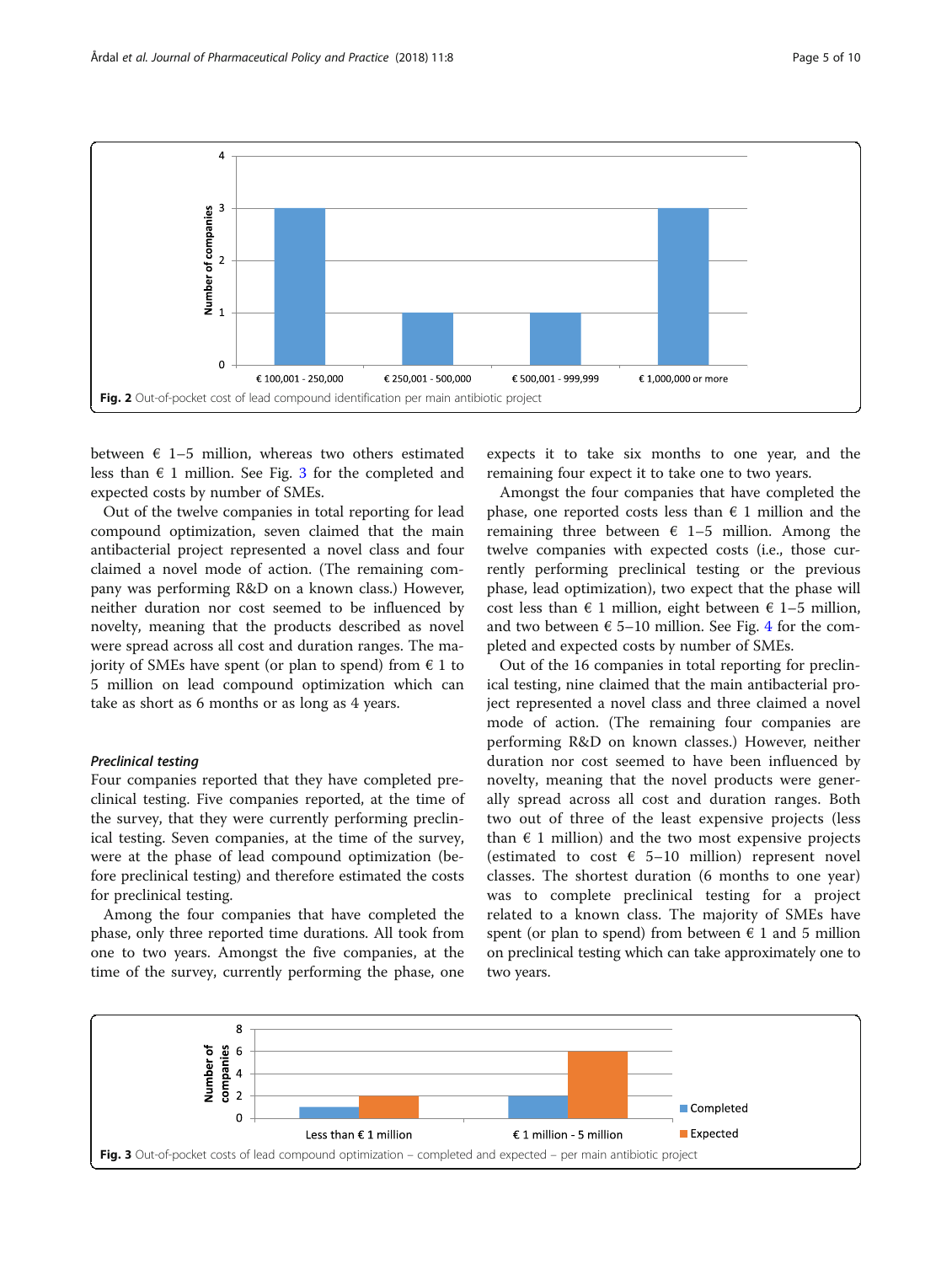<span id="page-5-0"></span>

# Phase I clinical trials

Six companies reported that they have completed Phase I clinical trials. Two companies reported, at the time of the survey, that they were currently performing Phase I clinical trials. Five companies, at the time of the survey, were performing the previous R&D phase (preclinical trials) and estimated costs for Phase I clinical trials.

Among the six companies that have completed the phase, three reported that it took six months to a year to complete Phase I clinical trials, two reported between one to two years, with the remaining reporting five or more years. Amongst the two companies, at the time of the survey, currently performing the phase, one expects it to take less than six months and the other six months to a year.

Among the six companies that have completed the phase, two reported costs less than  $\epsilon$  1 million, three between  $\epsilon$  1–5 million, and the remaining between  $\epsilon$  10–15 million. Among the seven companies with expected costs, one expects that the phase will cost less than € 1 million, four between  $€ 1-5$  million, and two between  $\epsilon$  5–10 million. See Fig. 5 for the completed and expected costs by number of SMEs.

Out of the 13 companies in total reporting for Phase I clinical trials, seven claimed that the main antibacterial project represented a novel class and two claimed a novel mode of action. (The remaining four represented R&D on known classes.) However, neither duration nor cost seemed to have been influenced by novelty, meaning that the products described as novel were spread across all cost and duration ranges. The one company that reported a duration of five years or more is developing a novel class. The majority of SMEs have spent (or plan to spend) from  $\epsilon$  1 to 10 million on Phase I clinical trials which can take six months to two years.

# Phase II clinical trials

Only one company has completed Phase II clinical trials. In order to safeguard the anonymity of results since few European antibacterial-related SMEs have completed Phase II clinical trials we have combined the completed and expected figures for Phase II. Three companies, at the time of the survey, were performing Phase II clinical trials, and two companies were performing Phase I clinical trials and reported the estimated costs for Phase II as well.

Four companies reported duration data, two reported that it took one to two years to complete Phase II clinical trials and the other two reported between two to four years. Among the six companies reported cost data, one reported costs less than  $\epsilon$  1 million, one between € 1–5 million, two between € 10–20 million, and the remaining one more than  $\epsilon$ 20 million (Fig. [6\)](#page-6-0).

Out of the six companies in total reporting for Phase II clinical trials, four claimed that the main antibacterial project represented a novel class and one claimed a novel mode of action. (The remaining company is performing R&D on a known class.) However, neither duration nor cost seemed to have been influenced by novelty, meaning that the products described as novel

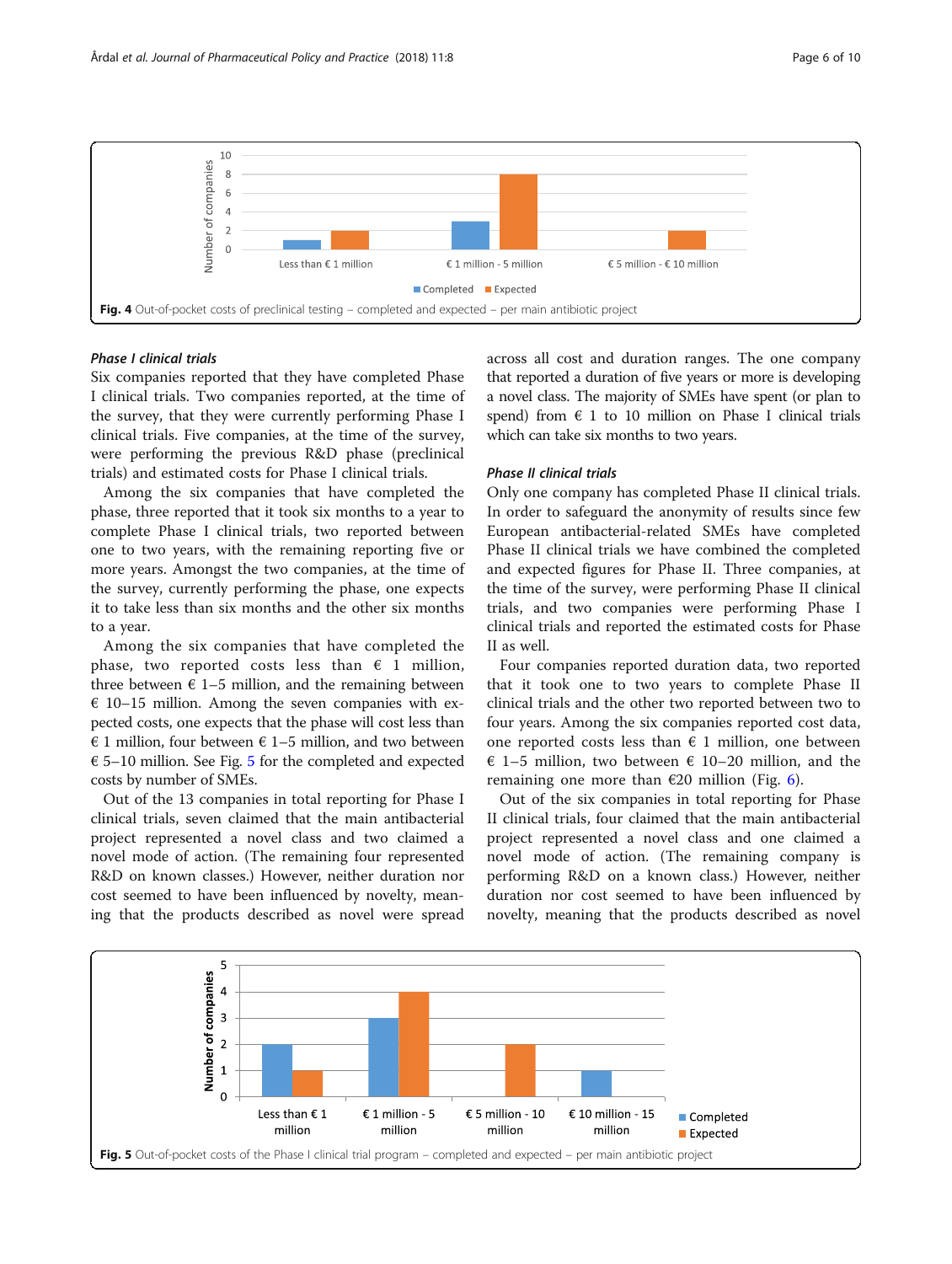<span id="page-6-0"></span>

were generally spread across all cost and duration ranges with the notable exception that the most expensive assertion (more than  $E20$  million) was related to trials for a known class. The majority of SMEs have spent (or plan to spend) from  $\epsilon$  1 to 20 million on Phase II clinical trials which can take one to four years.

# **Discussion**

The results from our stakeholder meeting and survey provided data regarding development targets, development costs and timelines of European antibacterialfocused SMEs. These may not be a full representation of antibacterial SMEs in general since the sample population is small, and it becomes even smaller when the data are further sub-divided by R&D phase. Additionally, our findings report both actual and expected out-of-pocket costs within fairly broad ranges (as indicated in each of the previous figures). Expected costs may change over time. However, the results provided important insights into the therapeutic targets, R&D costs and R&D phase durations of European SMEs operating in antibiotic development.

DRIVE-AB and other initiatives need estimation of cost and duration to be made in order to effectively calculate adequate rewards. An "adequate" reward is one where the publicly-sponsored reward will generate a positive return on investment (or net present value) for the innovator without the public sector over-paying. Based on our results we propose the ranges in Table 2 to estimate development costs of antibiotics for SMEs.

(We state antibiotics here since these results focus solely on small molecule R&D.) To generate these ranges, for most values, we have selected the lowest and highest figures reported by the majority of SMEs who claim to be developing novel classes or modes of action. For lead compound identification, the higher boundary value is "more than  $\epsilon$  1 million". This is unfortunate since it does not give us a definitive value as we expected the average value to be smaller when designing the survey. Therefore, our proposed maximum cost is taken from the general pharmaceutical R&D cost fig. [[22\]](#page-9-0) which is USD 2.5 million. (The Euro as per the current date of this article is slightly higher than the US dollar. We have given an equivalent in Euros since otherwise this figure appears to give an incorrect impression of precision).

In order to give a perspective regarding our proposed minimum and maximum costs per R&D phase we include two other studies [\[17](#page-9-0), [22\]](#page-9-0) which look across all therapeutic areas (which we call "general pharmaceutical R&D costs") and the antibacterial-specific costs reported by Sertkaya et al. (Table 2) [[23](#page-9-0)]. Paul et al. utilized industry benchmarking data as well as internal data from the pharmaceutical company, Eli Lilly and Company, therefore, representing large pharmaceutical company costs only [\[22\]](#page-9-0). DiMasi et al. utilized data from ten multinational pharmaceutical companies. Sertkaya et al. interviewed about ten experts in antibacterial drug development and company representatives to gather their data regarding costs, in addition to reviewing the published literature [[23\]](#page-9-0). For Phase II clinical trials

Table 2 Proposed minimum and maximum out-of-pocket cost per R&D phase for SME antibiotic innovation for DRIVE-AB models

| R&D Phase                                    | General Pharmaceutical R&D Costs | Sertkaya et al. [23]                                    | Proposed Minimum Cost | Proposed Maximum Cost  |
|----------------------------------------------|----------------------------------|---------------------------------------------------------|-----------------------|------------------------|
| Lead compound<br>identification              | USD 2.5 million [22]             | (Used general pharmaceutical cost)                      | € 100,000             | $\epsilon$ 2.5 million |
| Lead compound<br>optimization                | USD 10 million [22]              | (Used general pharmaceutical cost) $\epsilon$ 1 million |                       | $\epsilon$ 5 million   |
| Preclinical testing                          | USD 5 million [22]               | (Used general pharmaceutical cost) $\epsilon$ 1 million |                       | $\epsilon$ 5 million   |
| Phase I clinical trials                      | USD 25 million [17]              | USD 10 million                                          | $\epsilon$ 1 million  | $\epsilon$ 10 million  |
| Phase II clinical trials USD 35 million [17] |                                  | USD 9-16 million                                        | $\epsilon$ 1 million  | $\epsilon$ 20 million  |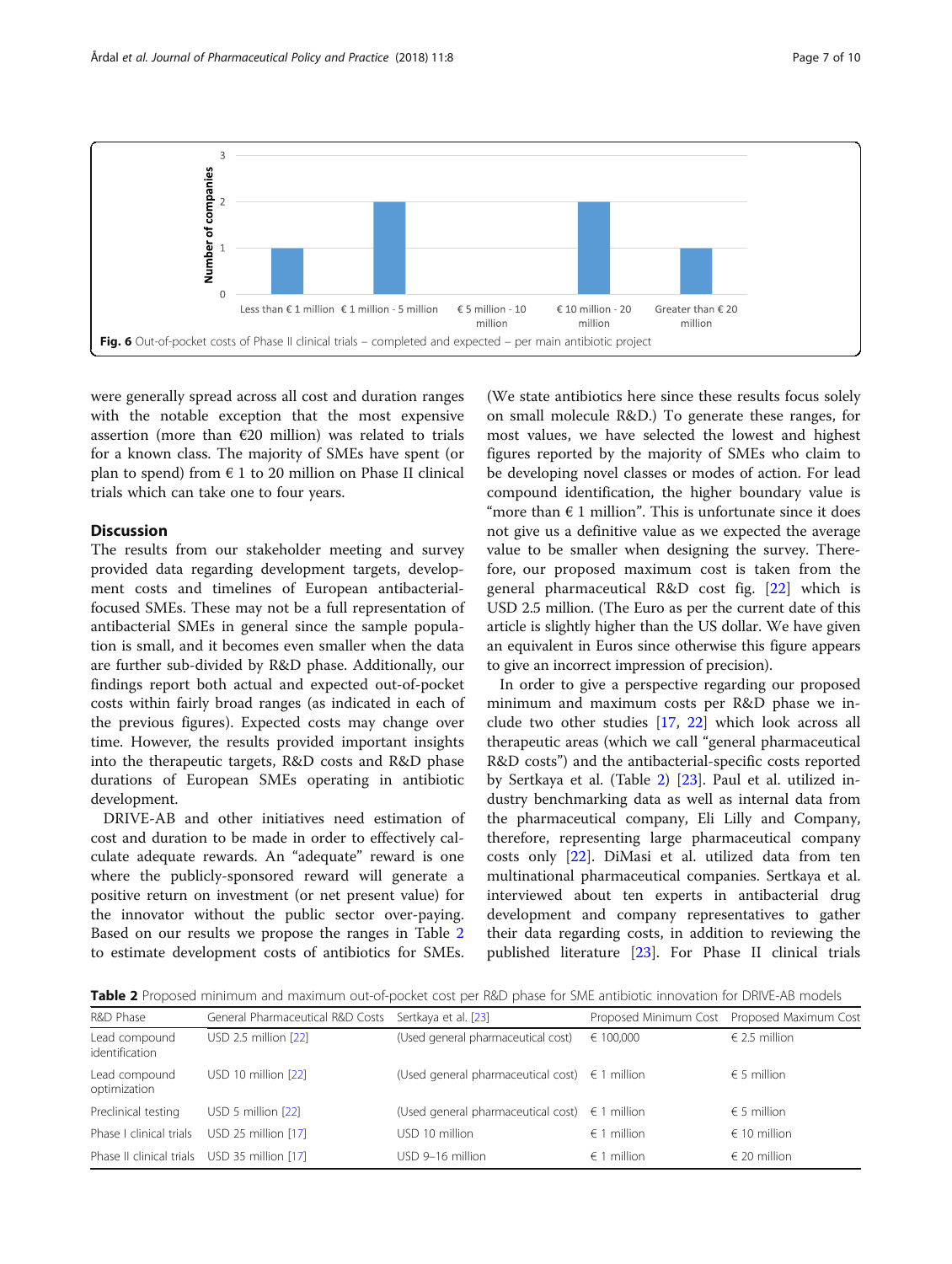Sertkaya et al. estimated the cost by indication, therefore, a range is given [[23](#page-9-0)].

Our findings suggest that SMEs expect to perform antibacterial drug development less expensively than large pharmaceutical companies. One interpretation is that SMEs are leaner in structure and more costeffective in their R&D activities. An alternative explanation may be that SMEs focus mainly on the essential studies that are minimally required by regulatory agencies for entry into limited Phase 2 studies and that they conduct additional studies at later time points. Total costs may be higher than those reported by SMEs here as the company that intends to commercialize the antibiotic may need to back-fill missing data to get licensure. Larger companies may include additional supporting studies or study variables to increase confidence in study results and reduce future risk of failure while a smaller company might be willing to take greater risk while anticipating an exit prior to regulatory approval. Recent changes in the regulatory landscape have significantly influenced costs and duration of later phases of clinical development with the option of abbreviated special pathways with smaller trial sizes. SMEs may also be anticipating these cost savings from regulatory changes; however, these should mostly be related to Phase III clinical trials which are not included in our study. Lastly, as stated clearly throughout the paper, a large percentage of the data is estimated amounts which may vary when faced with real-world obstacles. While the sample companies are inexperienced with performing more advanced development work, at least some SME executives have substantial drug development experience from previous employment.

Table 3 estimates the durations of R&D phases for antibiotic R&D. Again, to generate these ranges for most values we use the higher and lower boundaries of the values reported by the majority of the SMEs claiming to develop either novel classes or modes of action.

Our duration ranges demonstrate a great deal of variation. The range generally contains the estimates from both the general pharmaceutical innovation and Sertkaya et al., with the exception of Phase I clinical trials. Indeed, in each R&D stage, the duration and costs reported by the surveyed companies vary by a factor of 10 or even more (see e.g., Fig. [5,](#page-5-0) with costs ranging between  $\epsilon$ 1 million and 10–15 million; or Fig. [6](#page-6-0) with a range between 1 and over 20 million). While this large variation implies that that our figures on costs and duration are difficult to generalize, it also suggests that the cost and duration of each antibiotic project depends on many specific factors, such as scientific and technical challenges, the presence or absence of prior data on the specific compound (or compound family), and a range of external factors, including an SME's availability of funds and experienced leading staff. This variation in durations has also been exemplified in Deak et al., which examined all eight antibiotics approved in the U.S. from 2010 to 2015 [[8\]](#page-8-0).

From the stakeholder meeting's roundtable discussion, several instances emerged of SMEs which were obliged to keep R&D on hold, generally during clinical trials but also in other phases. The barriers reported to cause delays in R&D activities include difficulty in securing funding and partners, preparing initial public offerings, manufacturing and quality control issues.

Regarding targets, both the stakeholder meeting and the survey confirmed that SMEs are focusing their R&D efforts on therapeutic needs caused by emerging resistance against existing antibiotics.

## Conclusions

In conclusion, our results indicate that SMEs seek to deliver antibiotic discovery, preclinical and early clinical development at costs lower than large pharmaceutical companies have reported in the past. Costs for Phase III studies were not assessed. Duration appears to be highly variable but largely in line with other estimates.

DRIVE-AB delivered its final recommendations in January 2018. All recommendations were extensively discussed in consultations with a broad range of stakeholders including policymakers, healthcare insurers (both national and private), medicines regulatory authorities, SMEs, national research funding agencies, academic research institutions, and more. Although principally European in focus, DRIVE-AB actively engaged stakeholders globally

Table 3 Proposed minimum and maximum durations per R&D phase for SME antibiotic innovation for DRIVE-AB models

| R&D Phase                               | General Pharmaceutical<br>Innovation Durations | Sertkaya et al. [23]                            |          | Proposed Minimum Duration Proposed Maximum Duration |
|-----------------------------------------|------------------------------------------------|-------------------------------------------------|----------|-----------------------------------------------------|
| Lead compound<br>identification         | 1.5 years [22]                                 | (Used general pharmaceutical duration) 6 months |          | 4 years                                             |
| Lead compound<br>optimization           | 2 years $[22]$                                 | (Used general pharmaceutical duration) 6 months |          | 4 years                                             |
| Preclinical testing                     | I year [22]                                    | (Used general pharmaceutical duration)          | 1 vear   | 2 years                                             |
| Phase I clinical trials 33 months [17]  |                                                | 0.9 years                                       | 6 months | 2 years                                             |
| Phase II clinical trials 39 months [17] |                                                | $0.8 - 1.5$ years                               | l year   | 4 years                                             |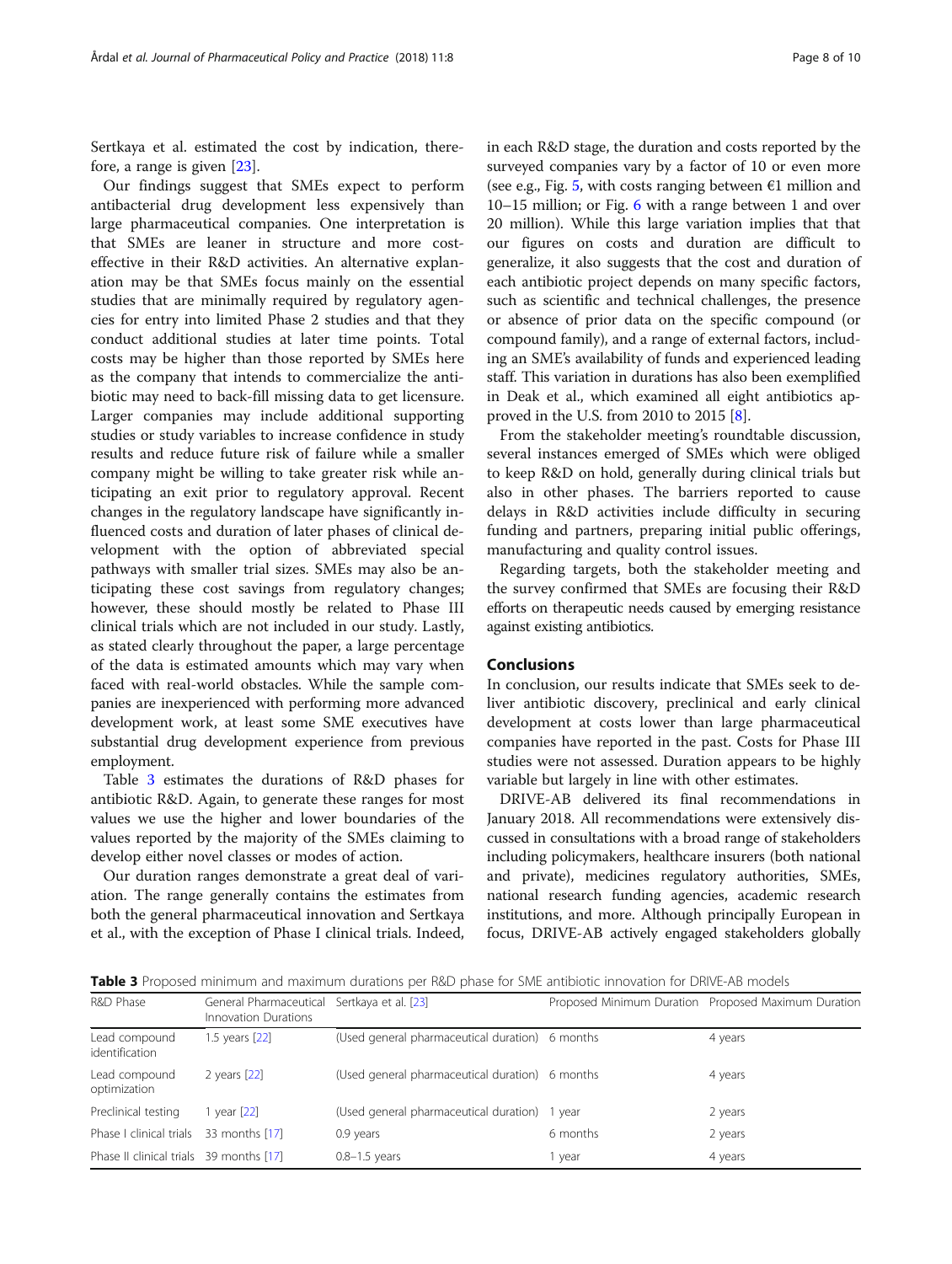<span id="page-8-0"></span>to ensure that its recommendations can be integrated in a broader context to ensure sustainable access to efficacious antibiotics and ultimately combatting resistance.

DRIVE-AB performed a computer simulation on different innovation incentives and combined several estimates of costs and durations such as those reviewed in this paper in order to calculate potential profits. It was valuable to have direct data from SMEs in order to develop realistic reward models. Despite the abovementioned limitations, the findings in this paper provide further insights that can help devising more precise policy tools for simulating pharmaceutical innovation taking into account their costs and durations. Similar research regarding SMEs outside of Europe would be beneficial.

# Additional file

[Additional file 1:](https://doi.org/10.1186/s40545-018-0135-0) Survey for SMEs. (PDF 447 kb)

#### **Abbreviations**

DRIVE-AB: A research project name - Driving reinvestment in research and development for antibiotics and advocating their responsible use; IMI: The European Union's Innovative Medicines Initiative; R&D: Research and development; SME: Small and medium-sized enterprises; TRL: Technology Readiness Levels

#### Acknowledgements

We would like to thank all SME participants who attended the stakeholder meeting and completed the survey.

#### Funding

All authors received funding from the DRIVE-AB project [\(www.drive-ab.eu\)](http://www.drive-ab.eu). DRIVE-AB is supported by the Innovative Medicines Initiative (IMI) Joint Undertaking resources of which are composed of financial contribution from the European Union's Seventh Framework Programme (FP7/2007–2013) and EFPIA (European Federation of Pharmaceutical Industries and Associations) companies' in kind contribution. DRIVE-AB is part of IMI's New Drugs for Bad Bugs (ND4BB) programme. No authors receive any funding from the pharmaceutical industry. CÅ, JP, and J-AR are partially financed by the Norwegian Research Council (grant number 234608). KO is partially funded by the US Department of Health & Human Services (grant number IDSEP160030–01-00). The funders had no role in the design of the study, the collection, analysis, and interpretation of data, or in writing the manuscript.

# Availability of data and materials

The survey data used for this study contain highly confidential data regarding pharmaceutical development costs and timelines. Due to the small number of companies performing antibacterial R&D, it is not possible to anonymize these data. Therefore, the data are unavailable. However, any additional, reasonable queries regarding the data can be sent to the corresponding author.

#### Authors' contributions

The stakeholder meeting was organized by UT with inputs from the other authors. CÅ, EB, UT, and FC were present at the stakeholder meeting. UT, EB, and others wrote the final report from the meeting with input from all authors. The survey was designed by EB and CÅ with input from all authors. The survey data was assessed by CÅ and EB. All authors have participated in the drafting and revision of this article. All authors read and approved the final manuscript.

#### Ethics approval and consent to participate

Approval was sought for the research portfolio from the Norwegian Committees for Medical and Health Research in December 2015. The Committee determined in February 2016 that ethical approval was

unnecessary since the research did not involve patients, animals or other biological substances. Written, informed consent was not obtained from survey respondents. However, they were informed that the data from the survey would be held strictly confidential and that their participation was completely voluntary with no impact on any interaction with the research project DRIVE-AB, its partners, the European Union, or any government.

## Consent for publication

Not applicable.

#### Competing interests

The authors declare that they have no competing interests.

#### Publisher's Note

Springer Nature remains neutral with regard to jurisdictional claims in published maps and institutional affiliations.

#### Author details

<sup>1</sup>Norwegian Institute of Public Health, Postboks 4404 Nydalen, 0403 Oslo Norway.<sup>2</sup>Uppsala University, Box 513, 751 20 Uppsala, Sweden.<sup>3</sup>Center for Anti-Infective Agents, Vienna, Austria. <sup>4</sup>Boston University, 765 Commonwealth Avenue, Boston, MA 02215, USA. <sup>5</sup>Norwegian Institute of Public Health, Postboks 4404 Nydalen, 0403 Oslo, Norway. <sup>6</sup>Uppsala University, Box 513, 751 20 Uppsala, Sweden. <sup>7</sup>Norwegian Institute of Public Health, University of Oslo, Postboks 4404 Nydalen, 0403, Boks 1072 Blindern, 0316 Oslo, Norway.

# Received: 27 July 2017 Accepted: 19 March 2018 Published online: 05 April 2018

#### References

- Laxminarayan R, Duse A, Wattal C, Zaidi AK, Wertheim HF, Sumpradit N, Vlieghe E, Hara GL, Gould IM, Goossens H, et al. Antibiotic resistance-the need for global solutions. Lancet Infect Dis. 2013;13(12):1057–98.
- 2. Laxminarayan R, Matsoso P, Pant S, Brower C, Røttingen J-A, Klugman K, Davies S. Access to effective antimicrobials: a worldwide challenge. Lancet. 2016;387(10014):168–75.
- 3. Silver LL. Challenges of antibacterial discovery. Clin Microbiol Rev. 2011; 24(1):71–109.
- 4. Laxminarayan R. Antibiotic effectiveness: Balancing conservation against innovation. Science. 2014;345(6202):1299–301.
- 5. Harbarth S, Theuretzbacher U, Hackett J, Adriaenssens N, Anderson J, Antonisse A, Årdal C, Baillon-Plot N, Baraldi E, Bhatti T. Antibiotic research and development: business as usual? J Antimicrob Chemother. 2015;70(6):1604–7.
- 6. Antibiotics Currently in Clinical Development [\[http://www.pewtrusts.org/en/](http://www.pewtrusts.org/en/multimedia/data-visualizations/2014/antibiotics-currently-in-clinical-development) [multimedia/data-visualizations/2014/antibiotics-currently-in-clinical](http://www.pewtrusts.org/en/multimedia/data-visualizations/2014/antibiotics-currently-in-clinical-development)[development\]](http://www.pewtrusts.org/en/multimedia/data-visualizations/2014/antibiotics-currently-in-clinical-development).
- 7. Theuretzbacher U. Market watch: Antibacterial innovation in European SMEs. Nat Rev Drug Discov. 2016;15:812–3.
- 8. Deak D, Outterson K, Powers JH, Kesselheim AS. Progress in the Fight Against Multidrug-Resistant Bacteria? A Review of US Food and Drug Administration–Approved Antibiotics, 2010–2015. Ann Intern Med. 2 016; 165:363–72.
- 9. G7 Health Ministers. Declaration of the G7 Health Ministers. Berlin: G7; 2015.
- 10. World Health Organization. WHO 67.25 Antimicrobial resistance. Geneva: World Health Organization; 2014.
- 11. United Nations. Political declaration of the high-level meeting of the General Assembly on antimicrobial resistance. New York: United Nations; 2016.
- 12. AMR Review. Tackling Drug-Resistant Infections Globally: Final Report and Recommendations. London: The Review on Antimicrobial Resistance; 2016.
- 13. Renwick MJ, Brogan DM, Mossialos E. A systematic review and critical assessment of incentive strategies for discovery and development of novel antibiotics. The Journal of antibiotics. 2016;69(2):73–88.
- 14. Rex JH, Outterson K. Antibiotic reimbursement in a model delinked from sales: a benchmark-based worldwide approach. Lancet Infect Dis. 2016;16(4):500–5.
- 15. Outterson KPJ, Daniels GW, McClellan MB. Repairing the broken market for antibiotic innovation. Health Aff. 2015;35(2):277–85.
- 16. Kinch MS, Patridge E, Plummer M, Hoyer D. An analysis of FDA-approved drugs for infectious disease: antibacterial agents. Drug Discov Today. 2014; 19(9):1283–7.